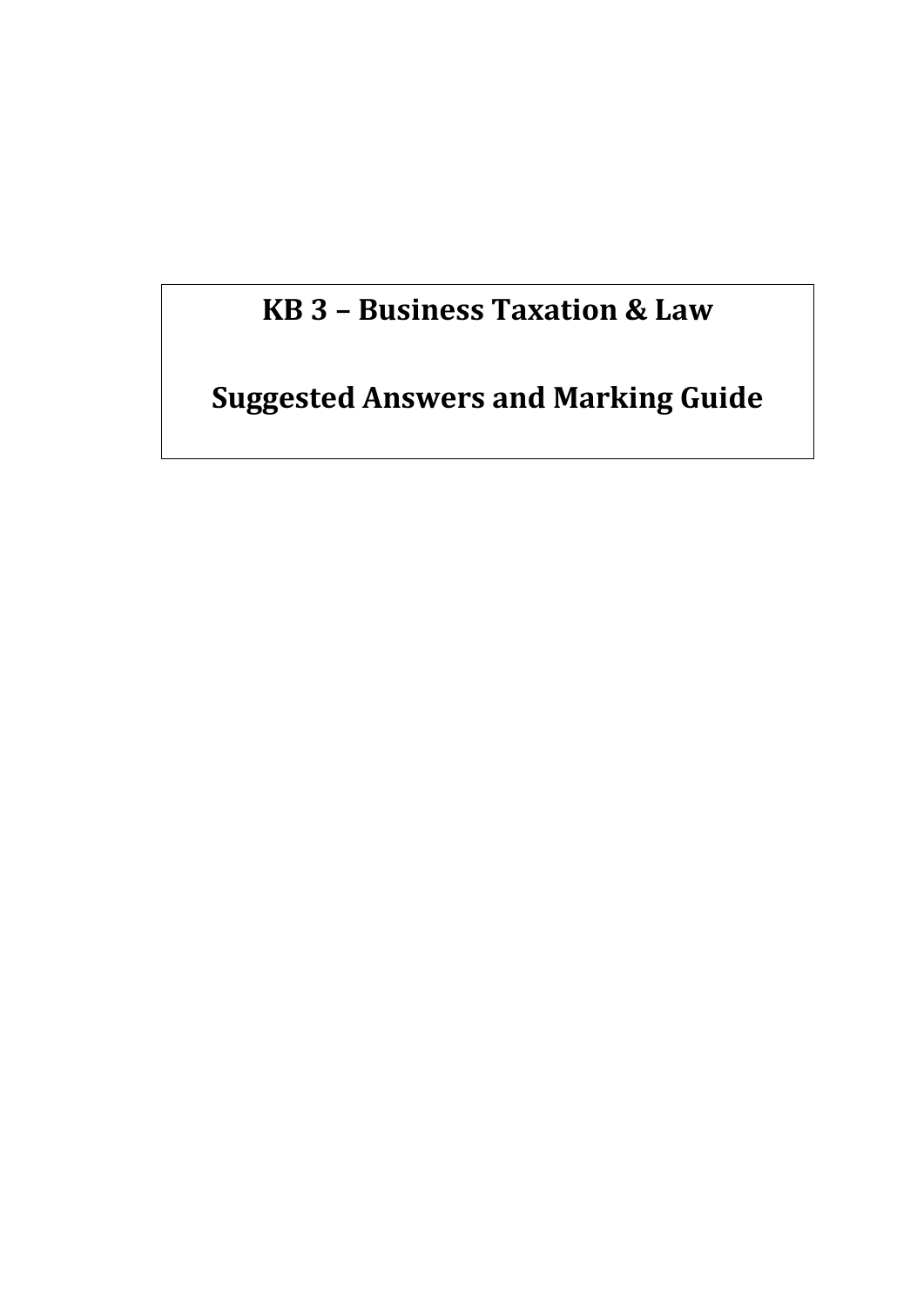# **Section 1 - Business Law**

## **Question 01**

#### **Restrictions in selecting a name**

#### **Relevant learning outcomes**

2.2.2 Explain the process and restrictions in selecting a name.

#### **Pre-incorporation contracts**

#### **Relevant learning outcomes**

2.3.1 Analyze the rights and duties of promoters, including liability for pre-incorporation contracts, with relevant cases.

#### With respect to the single shareholder issue, the legal situation is as follows:

Single shareholder companies are allowed under Section 4(2) of the Companies Act, No. 7 of 2007, which says that an individual can be the single shareholder of a company.

#### **(1/2 mark)**

Therefore it is legally valid for Arvis to function as the sole shareholder of the proposed company.

# **(1/2 mark)**

#### With respect to the two names proposed by Arvis, the legal situation is as follows:

Since the company is a private limited liability company, both the proposed names should end with the words "(Private) Limited".

#### **(1 mark)**

Before selecting either of the two names, Arvis will have to check the names register at the Registrar of Companies to ascertain whether an already existing company carries the same names as the proposed names. *[Ref: Section 7(1)].*

**(1/2 mark)**

If the answer is "yes", then Arvis cannot use that particular name/s for his company.

**(1/2 mark)**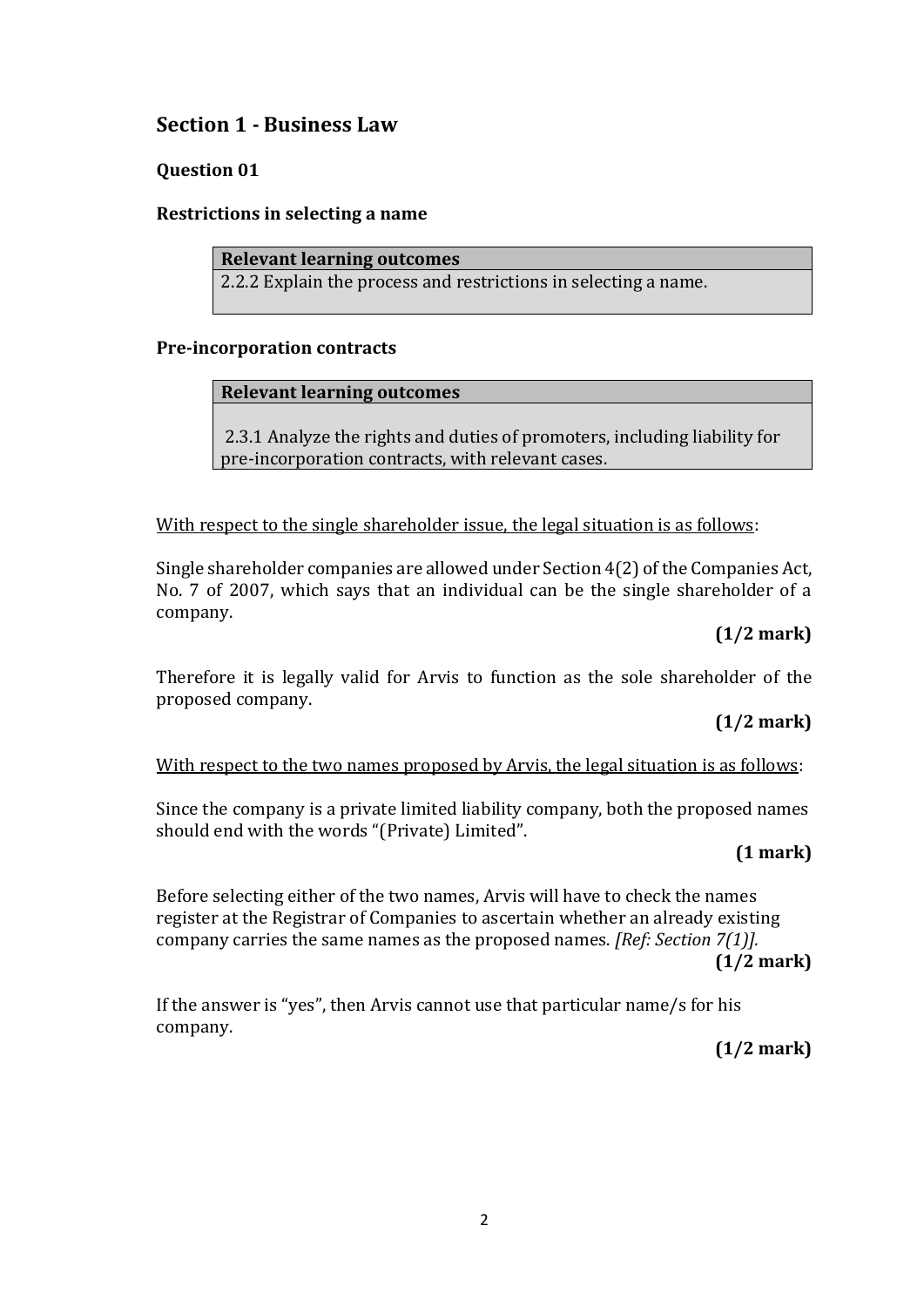If the answer is "no", then the situation is as follows:

"Arvis Movies (Private) Limited" can be used and Arvis is likely to get approval for this name.

#### **(1/2 mark)**

- "Ceylon Circus (Private) Limited" -

This name can only be used by Arvis if, and only if, the Minister in charge of the subject gives the approval to use the word "Ceylon" in the company's name.

#### **(1 mark)**

The reason being that the word "Ceylon" signifies a connection to the Government of Sri Lanka, and in such a case it becomes necessary to obtain the permission of the Minister. *[Ref: Section 7(2)].* .

# **(1/2 mark)**

Therefore if the above criterion is fulfilled, Arvis may get approval to use the proposed name "Ceylon Circus (Private) Limited".

#### With respect to the contract entered into by Arvis and Xinta, the legal situation is as follows:

If Arvis had indicated the following to Xinta at the time of entering into the contract, then the contract can be treated as a "pre-incorporation contract" under the Companies Act. **(1 mark)**:

- That Arvis is entering into the contract on behalf of the company proposed to be incorporated **(1/2 mark)** and in contemplation of its incorporation. **(1/2 mark)**
- That once the proposed company is incorporated **(1/2 mark)**, the contract will be ratified **(1/2 mark)** within such period as may be specified in the contract **(1/2 mark)** or if no such period is specified, within a reasonable time after the incorporation of the proposed company. **(1/2 mark)**

Therefore a pre-incorporation contract of this nature, once ratified, shall be as valid and enforceable as if the company had been a party to the contract at the time it was entered into.

#### **(1 mark)**

#### **Total for Question 01 = 10 marks**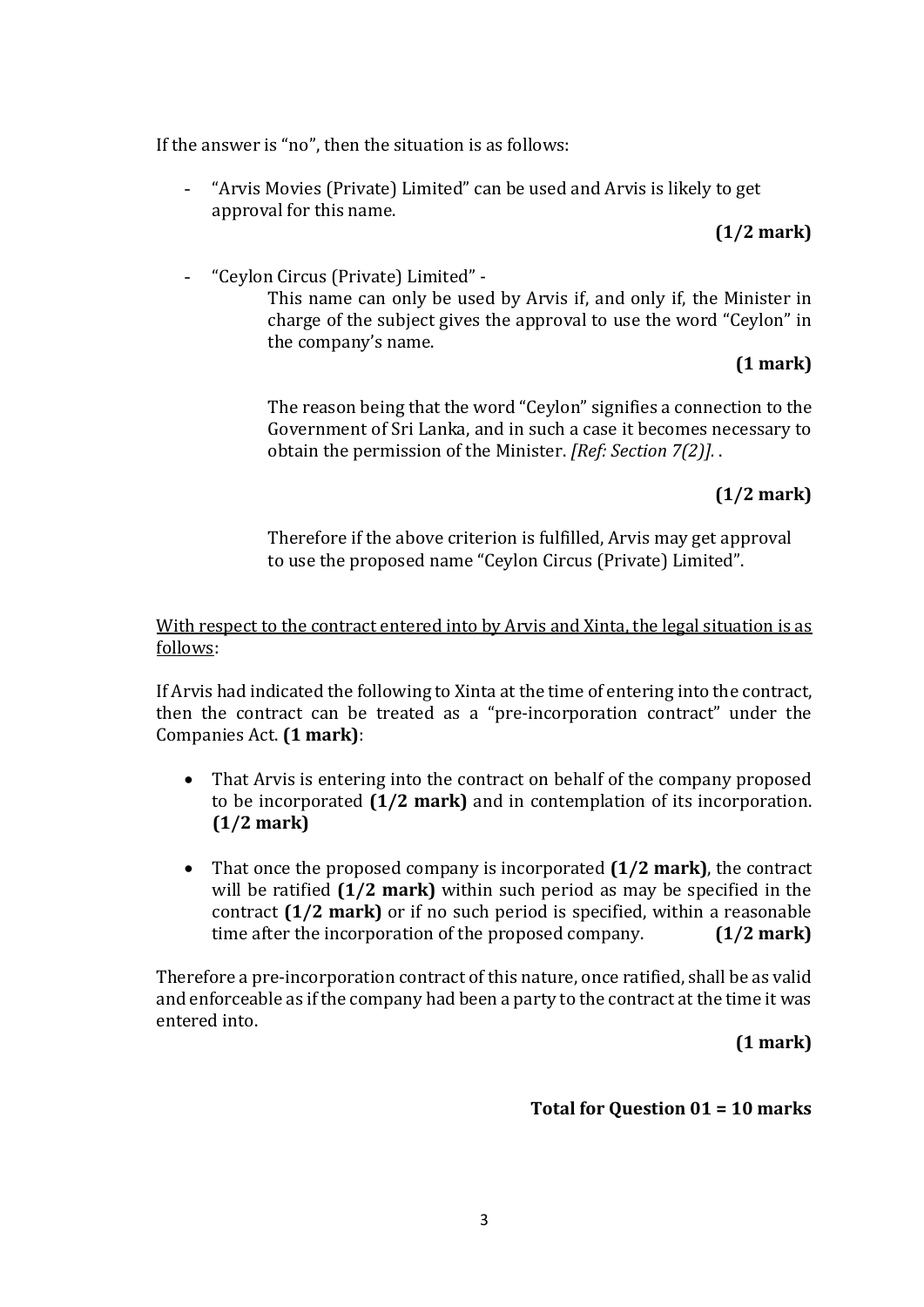#### **Dividends**

#### **Relevant learning outcomes**

3.2.1 Explain the procedure for payment of dividends including that of a listed company.

As the Company's Articles of Association are in accordance with the Model Articles **(1 mark)**, and as a dividend declaration falls within the definition of a **"**distribution" under the Act **(1 mark)**, Section 56 applies to this particular dividend distribution. **(1 mark)**

Section 56 says that the proposed dividend should first be authorized by a board resolution **(1 mark)** and thereafter by an ordinary resolution of the shareholders. **(1 mark)**

However, the board of directors will have to ensure that the Company will pass a solvency test after this dividend is declared **(1 mark)**, and in this context they should obtain a Certificate of Solvency from the Company's auditors. **(1 mark)**

Further, all directors who have voted in favour of the dividend distribution must sign a certificate to that extent. **(1 mark)**

In the event that the procedure set out in Section 56 of the Act has not been followed every director who either:

- Failed to take reasonable steps to ensure the procedure was followed; **(1/2 mark)** or

- Signed the certificate; **(1/2 mark)**

will be personally liable to the Company to repay to the Company, so much of the distribution as the Company is not able to recover from shareholders [Ref : Section 61(2)].

**(1 mark)** 

**Total for Question 02 = 10 marks**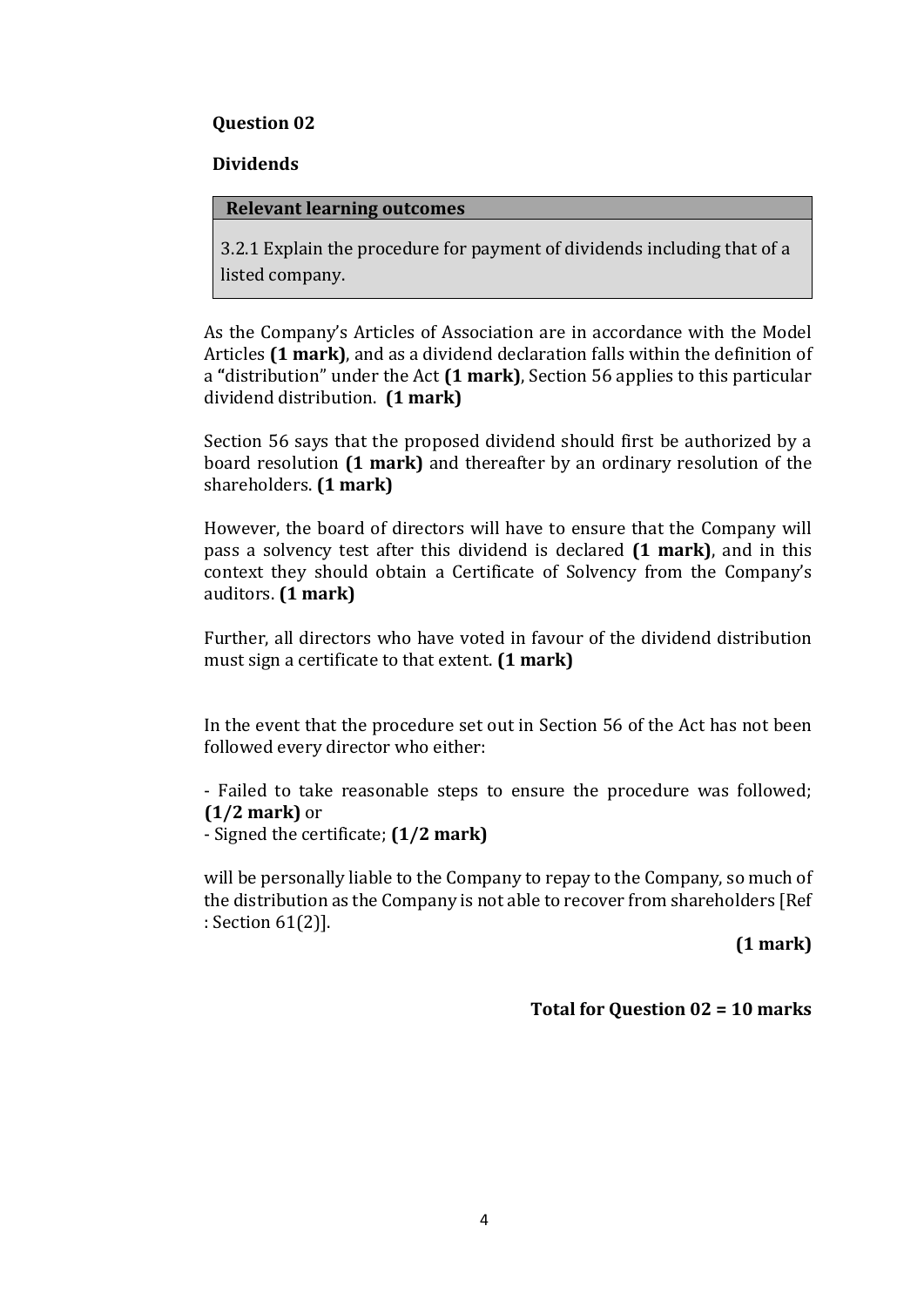#### **(a) Directors' duties**

#### **Relevant learning outcomes**

2.5.2 Explain the method of contracting and authority of directors, officers and agents.

In the given scenario, the feasibility report is prepared by a team of professionals who are also employees of the Company.

This is in line with Section 190(1), which allows the board of directors to rely on reports prepared and submitted to the board by employees of the company **(1 mark)** who are also experts and professionals in their field of work. **(1 mark)**

Further, as per the facts of the given scenario, there is nothing to indicate that the directors have acted contrary **(1/2 mark)** to the conditions imposed by Section 190(2). These conditions are as follows:

- The board must act in good faith. **(1/2 mark)**
- The board must make inquiries, if the circumstances warrant such inquiry. **(1/2 mark)**
- The board has no knowledge that such reliance is unwarranted.  **(1/2 mark)**

Therefore, as per the facts discussed above and from the facts given in the scenario, it seems that the board of directors can rely **(1 mark)** on this feasibility report in making its decision on whether to go ahead with the mini hydro project or not.

**(Total 5 marks)**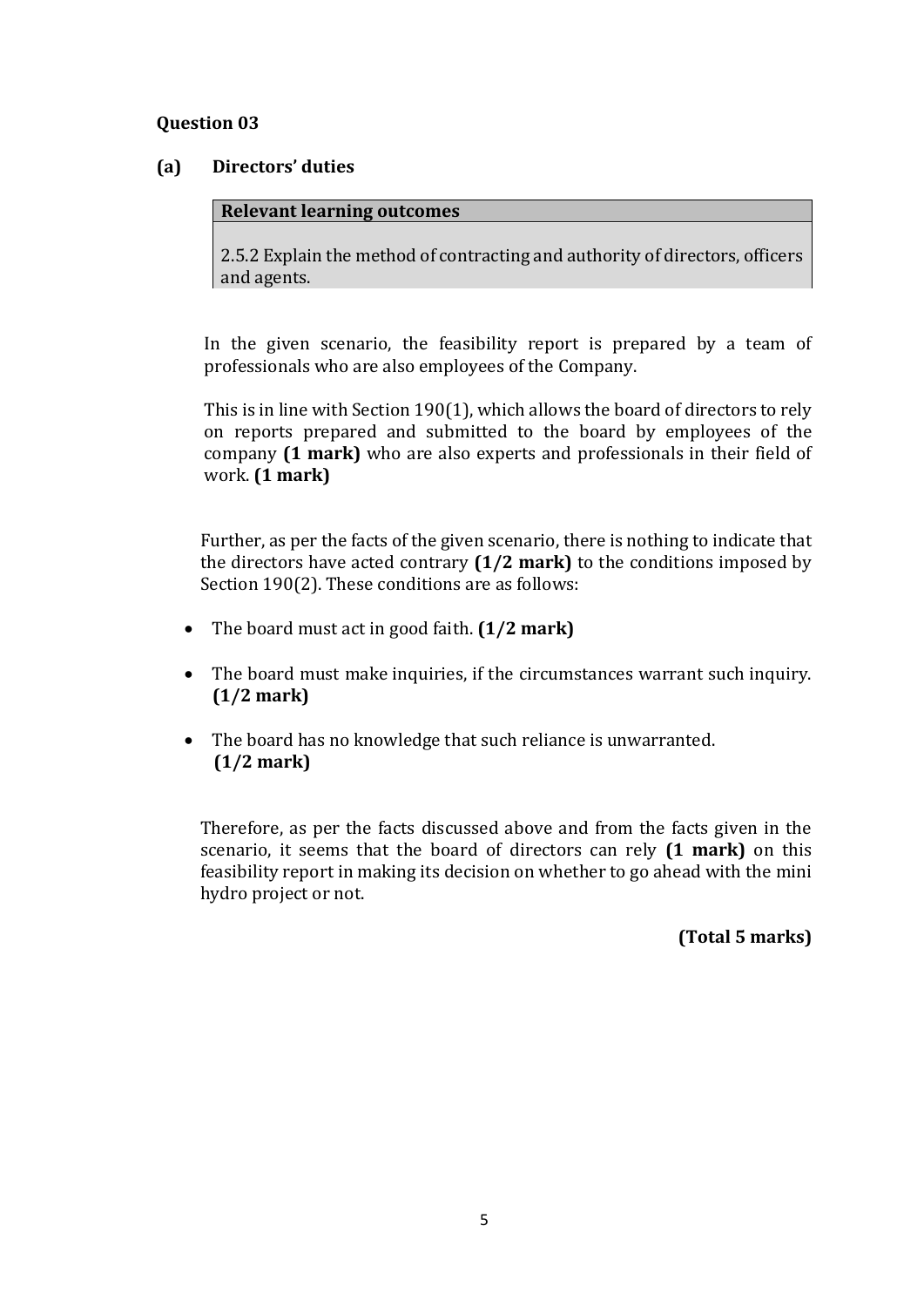#### **(b) Resolution to re-appoint the auditor**

| <b>Relevant Learning Outcomes</b>                              |
|----------------------------------------------------------------|
| 5.2.2 Prepare resolutions for re-appointment of directors, re- |
| appointment of auditors, and declaration of dividends.         |

The resolution required under the Companies Act, to re-appoint Essell as the auditor of the Company, is an ordinary resolution of the shareholders of the Company, the draft of which is as follows:

> Compliance (Pvt) Ltd. Ordinary Resolution **(1 mark)**

IT IS HEREBY RESOLVED **(1/2 mark)** by the shareholders **(1 mark)** of Compliance (Pvt) Ltd. **(1/2 mark)**, to re-appoint **(1/2 mark)** Essell, Chartered Accountants **(1/2 mark)**, as the auditor of the Company for the financial year 2015/2016. **(1/2 mark)**

IT IS HEREBY FURTHER RESOLVED by the shareholders, to fix the remuneration of Essell at Rs. 100,000/- plus taxes plus direct re-imbursable expenses." **(1/2 mark)**

**(Total 5 marks)**

**Total for Question 03 = 10 marks**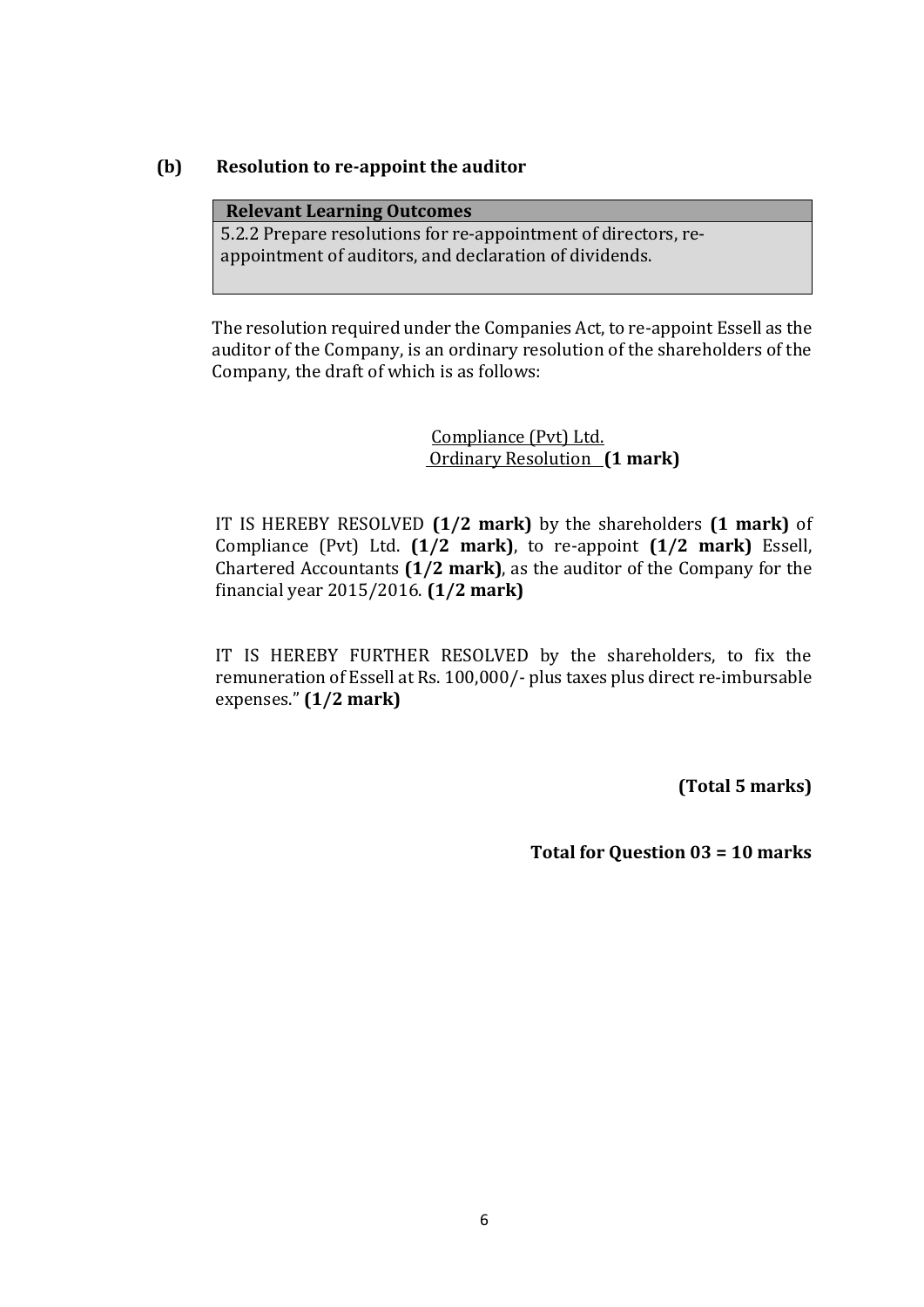#### **(a) Features of a limited liability company:**

1.2.1 Define the term "company".

1.1.2 Explain the general features of a company registered under the Companies Act., including the new features.

The following are the general features of a private limited liability company.

#### **1. Separate legal entity**

A company is not just an association of persons but is [a separate legal entity.](http://www.svtuition.org/2008/10/accounting-concept.html) It is an artificial person in the eyes of the law. It is distinctly separate from its owners, and as a result it can even contract with its members. This "separate legal entity" feature was first laid down in the famous decided case of Salomon vs. Salomon and Company Ltd.

#### **2. Separate property**

Another feature is that a company owns property separately from its owners. It can purchase or sell its property without the permission of its shareholders or owners. In other words, the assets of a company are not the [assets](http://www.svtuition.org/2010/02/assets.html) of its owners, as in partnerships.

#### **3. Limited liability**

Limited liability is another important feature of a company. This is one main reason that a large number of [investors](http://www.svtuition.org/2008/02/who-is-investor.html) invest in limited liability companies. It is the liability of the company to repay its creditors, and this repayment is not the liability of its owners. The owners' liability is limited up to the purchased value of shares in the company. The owners are only liable to pay any balance amount of moneys due to the company, on the shares purchased by them.

#### **4. Perpetual succession**

The life of a company is more stable than that of a human being. Its existence is not affected by its owners' existence. Shares can easily be transferred from one member to another member. Therefore, liquidation of the company is only possible through the provisions laid down by the law.

#### **5. Right to sue**

A company can sue in its name any other party, just like a natural person, in order to protect its assets and properties. Other persons too can sue the company in its name.

#### **(1 mark per point up to a total of 5 marks)**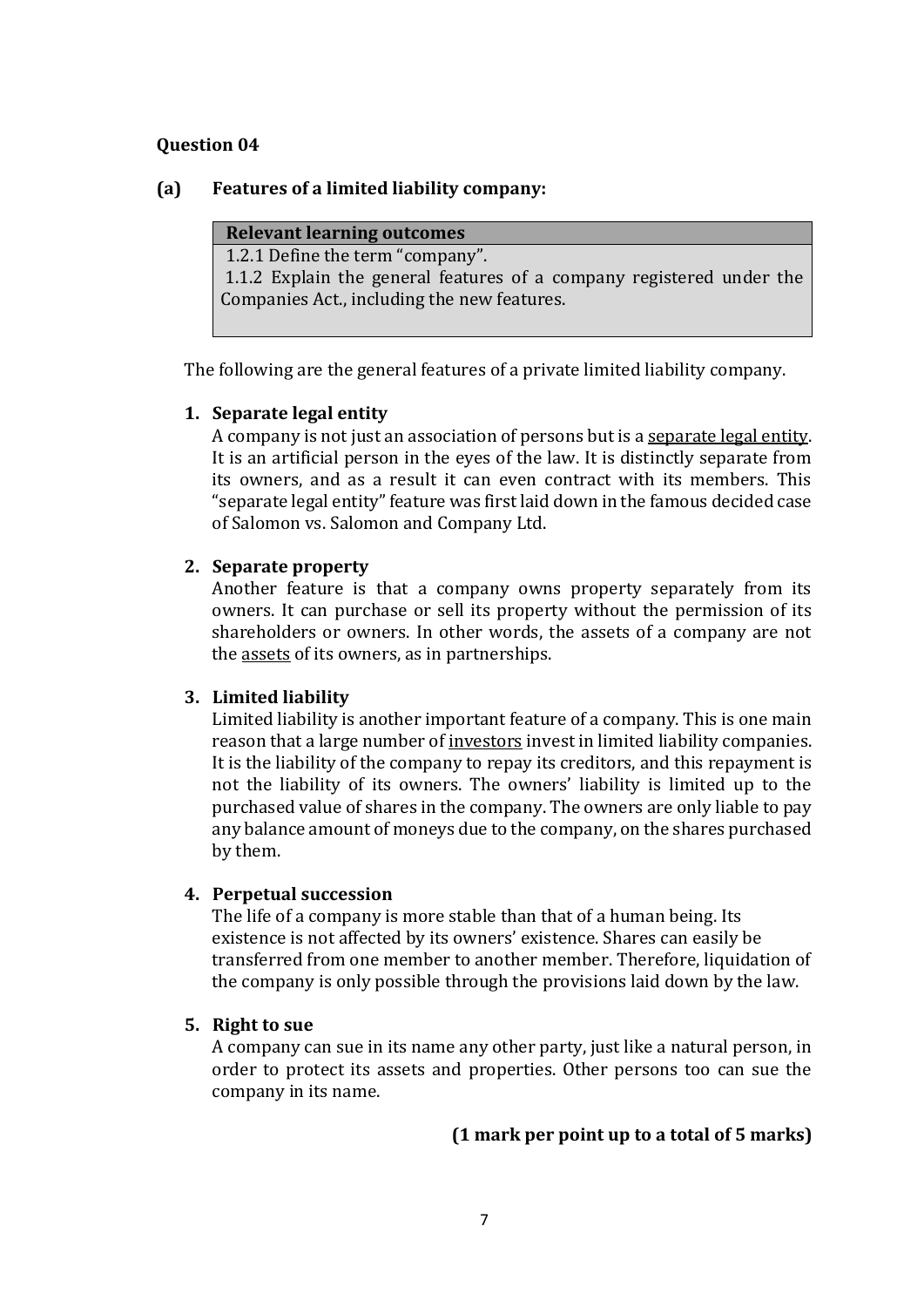#### **(b) Functions of the administrator**

#### **Relevant learning outcomes**

6.2.1 Functions of administrators / liquidator and receiver/managers

Section 412(1)(b) of the Companies Act prohibits a creditor of a company from acting as its administrator. **(1/2 mark)**

Therefore, Zee (Pvt) Ltd, cannot appoint Bee as its Administrator. **(1/2 mark)**

However, in the case of Dee the situation is different. Since he is a neutral person and is not disqualified (as per the given information in the scenario), to act as an administrator under the Companies Act **(1/2 mark),** Zee (Pvt) Ltd can consider appointing Dee as its administrator, subject to the facts given below. **(1/2 mark)**

In considering the scenario where the Company proposes to appoint an administrator to strike a compromise with its creditors, the following should be noted.

The Companies Act in Section 401 **(1/2 mark)** permits the board of directors of a company to appoint an administrator by passing a board resolution, for the purpose of striking a compromise with its creditors under Parts IX and X of the Companies Act.

As per the facts of the given scenario, since the purpose of appointing an administrator is to strike up a compromise with the creditors under the provisions of the Companies Act **(1/2 mark)**, the directors can appoint Dee as the administrator of the Company by passing a board resolution to that effect. **(1/2 mark)**

This resolution should specifically mention the purpose for which the administrator is appointed. **(1/2 mark)**

However, prior to the appointment, the directors of the Company, should obtain Dee's written consent to act as the administrator of the Company. **(1 mark)**

**(5 marks)**

**Total for Question 04 = 10 marks**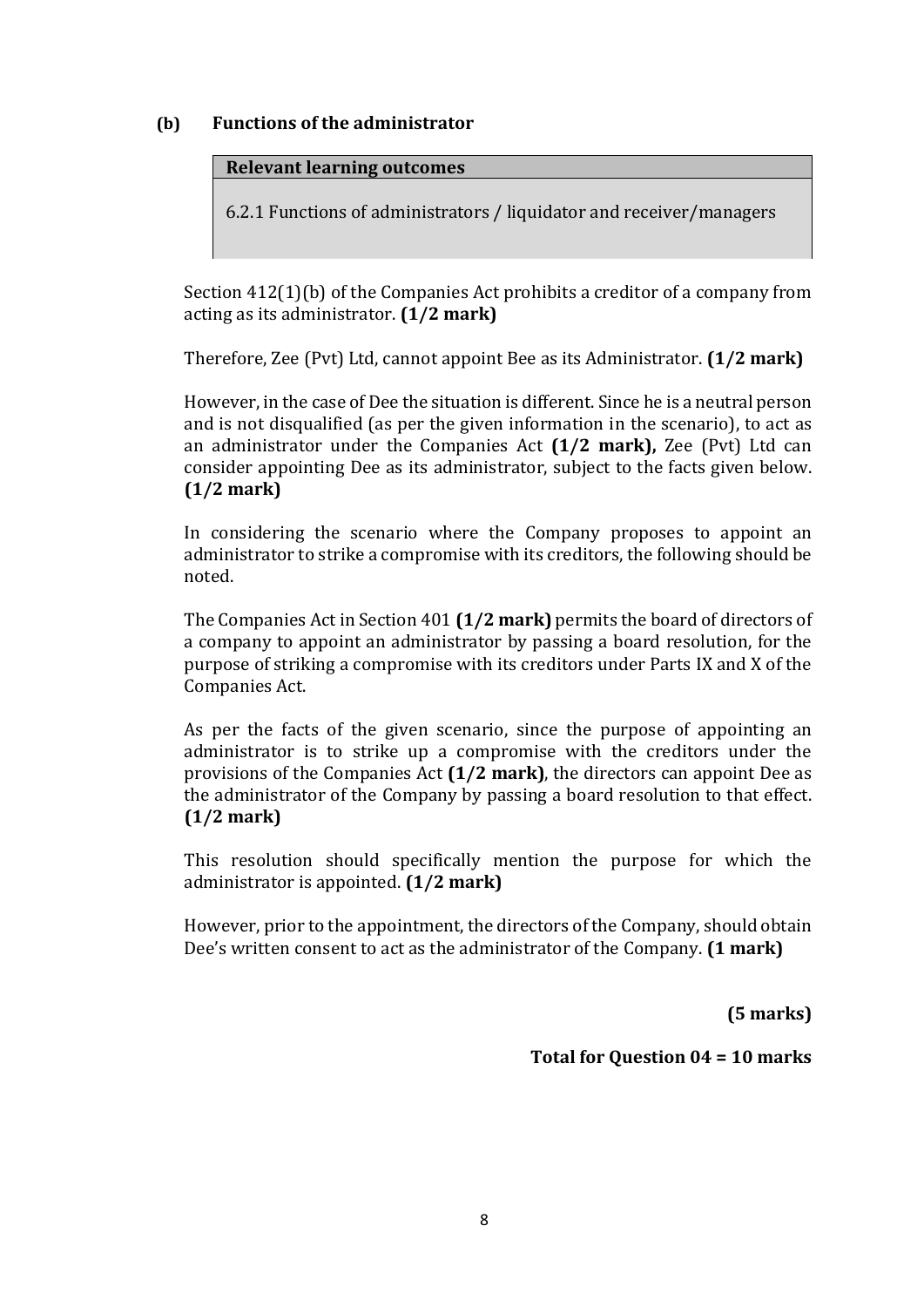**(a)** 

#### **Relevant learning outcomes**

7.1.4 Explain "insider dealing" and relevant information.

#### **The following are some of the main categories of instances of insider trading cases that have been reported to the Securities and Exchange Commission (SEC) of Sri Lanka.**

- Instances where a company's officers, directors and employees have traded in that company's securities after learning of significant, confidential corporate developments, and before such information has reached the public domain;
- When friends, business associates, family members and other "tippees" of a company's officers, directors and employees, have traded in that company's securities after learning of significant, confidential corporate developments and before such information has reached the public domain;
- When employees of law, banking, brokerage and printing firms who were entrusted with significant, confidential information relating to a particular company for the purposes of providing services to that company, have made use of such information before it reached the public domain and traded in the securities of that company;
- When government employees who learned of significant, confidential information relating to a particular company because of their employment in the Government, made use of significant, confidential information before it reached the public domain and traded in the securities of that particular company;
- When people misappropriated and took advantage of significant, confidential information relating to a particular company, which they got to know from their employers, and have made use of such information before it reached the public domain and traded in the securities of that particular company.

# **(One mark per point, up to a max. total of 4 marks)**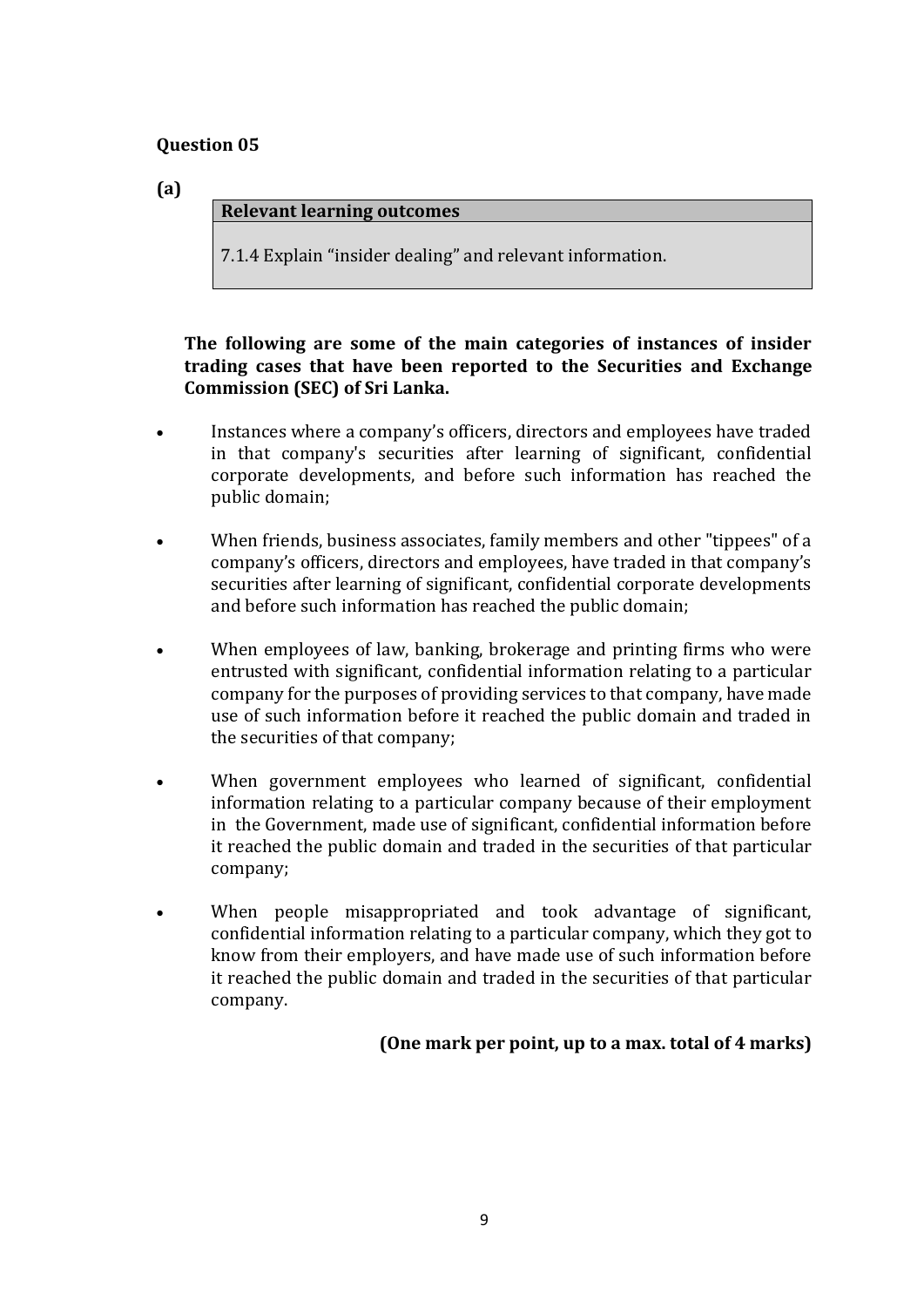**(b)** 

#### **Relevant learning outcomes**

8.3.4 Explain enforcement of the Arbitral Award.

The final decision reached by the arbitrators in relation to a dispute referred to the arbitration panel or Arbitrary Tribunal, is known as the Arbitral Award or Arbitration Award. **(1 mark)**

The arbitral award is final and binding on the parties to the dispute. **(1 mark)**

In order to enforce an arbitral award an application must be made to the High Court **(1 mark)** within one year **(1/2 mark)** after the expiry of fourteen days of the making of the award. **(1/2 mark)**

Thereafter, (subject to the provisions regarding the setting aside of the award), the High Court shall, on a day notified to the parties, proceed to file the award **(1/2 mark)** and give judgement in accordance with that award. **(1/2 mark)**

Subsequent to a judgement so given, a decree shall be entered **(1/2 mark)** which shall be enforceable **(1/2 mark)** like any other decree of a civil action.

**(Total 6 marks)**

**Total for Question 05 = 10 marks**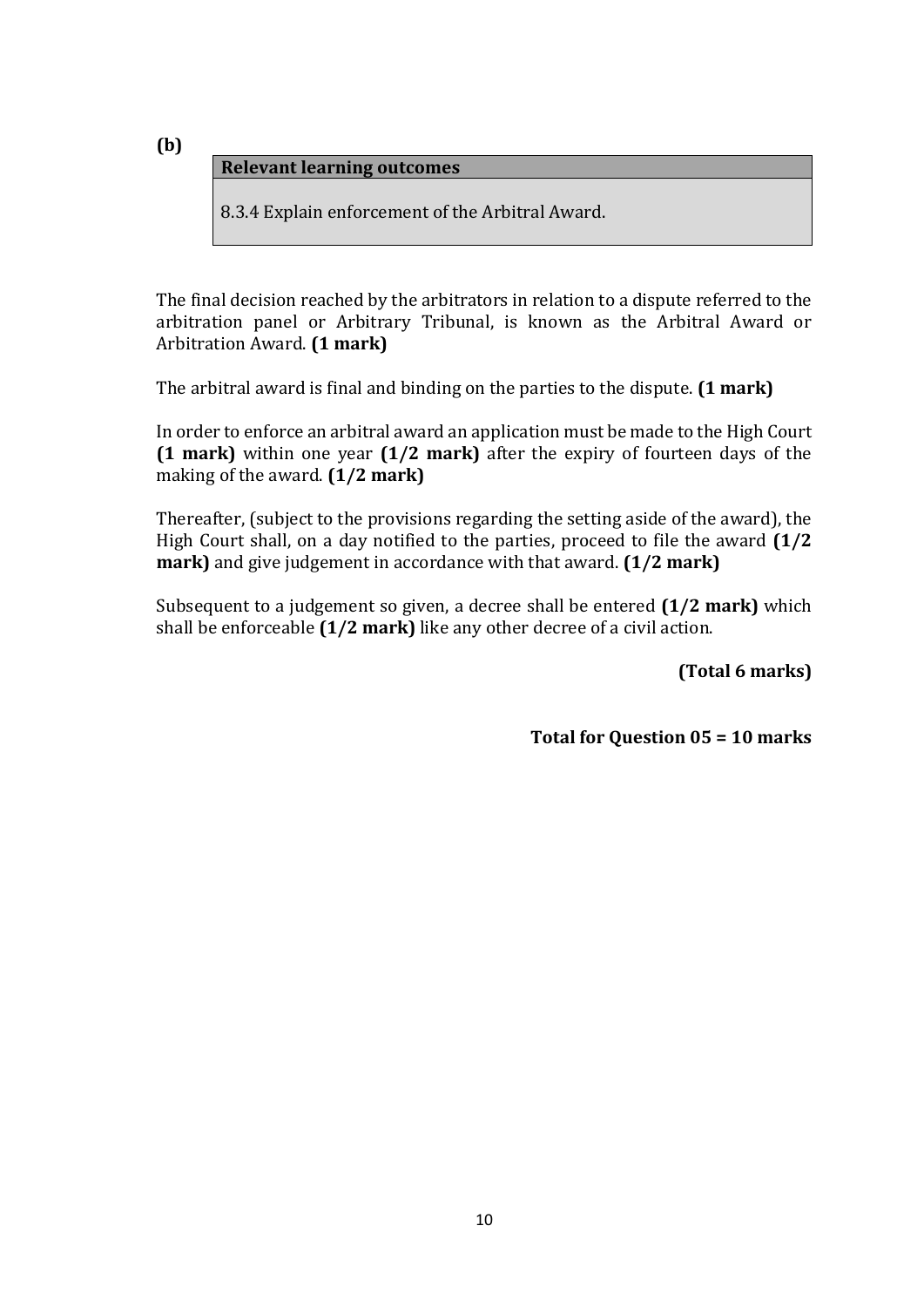# **Section 2 – Business Taxation**

# **Question 01**

| Relevant learning outcome/s:                         |
|------------------------------------------------------|
| 1.2 – taxable income of a company                    |
|                                                      |
| 1.3- gross income tax and balance income tax payable |
|                                                      |
| 2.1- dividend tax                                    |
|                                                      |

# 1.

| Statutory income from trade - Y/A 2014/15 (Rs. 000)<br>i.        |                |       |        |       | <b>Marking</b><br>Guide |
|------------------------------------------------------------------|----------------|-------|--------|-------|-------------------------|
| Net profit as per accounts                                       |                |       | 27,500 |       |                         |
| Profit from sale of property, plant<br>and equipment - cancelled |                |       |        | 520   | 0.25                    |
| Tax profit from disposal of                                      |                |       |        |       |                         |
| machinery                                                        |                |       |        |       |                         |
| Sales proceeds                                                   |                | 1,200 |        |       |                         |
| Less: Tax WDV                                                    |                |       |        |       |                         |
| Cost                                                             | 3,000          |       |        |       |                         |
| Less: Depreciation claimed                                       |                |       |        |       |                         |
| 2012/13                                                          | (1,000)        |       |        |       |                         |
| 2013/14                                                          | (1,000)        | 1,000 |        |       |                         |
|                                                                  |                | 200   | -      |       | 0.5                     |
| Not taxable since there is a                                     |                |       |        |       |                         |
| qualifying replacement                                           |                |       |        |       |                         |
| Profit from disposal of car                                      |                |       |        |       |                         |
| Not applicable since no depreciation                             |                |       |        |       | 0.25                    |
| allowance is claimed                                             |                |       |        |       |                         |
| <b>Depreciation allowance</b>                                    |                |       |        |       |                         |
| Additions during the year 2014/15                                |                |       |        |       |                         |
| Machinery                                                        |                |       |        |       |                         |
| High tech machinery                                              | 3,000 x 50%    |       |        | 1,500 | 0.5                     |
| Imported machinery                                               |                |       |        |       |                         |
| Cost                                                             | 4,020          |       |        |       |                         |
| Less: Tax adjusted profit on disposal                            | (200)          |       |        |       |                         |
|                                                                  | 3,820          |       |        |       |                         |
| Depreciation at 33 1/3%                                          |                |       |        | 1,273 | 0.5                     |
| <b>Stores building</b>                                           |                |       |        |       |                         |
| Industrial building acquired                                     | 3,000 x 6 2/3% |       |        | 200   | 0.5                     |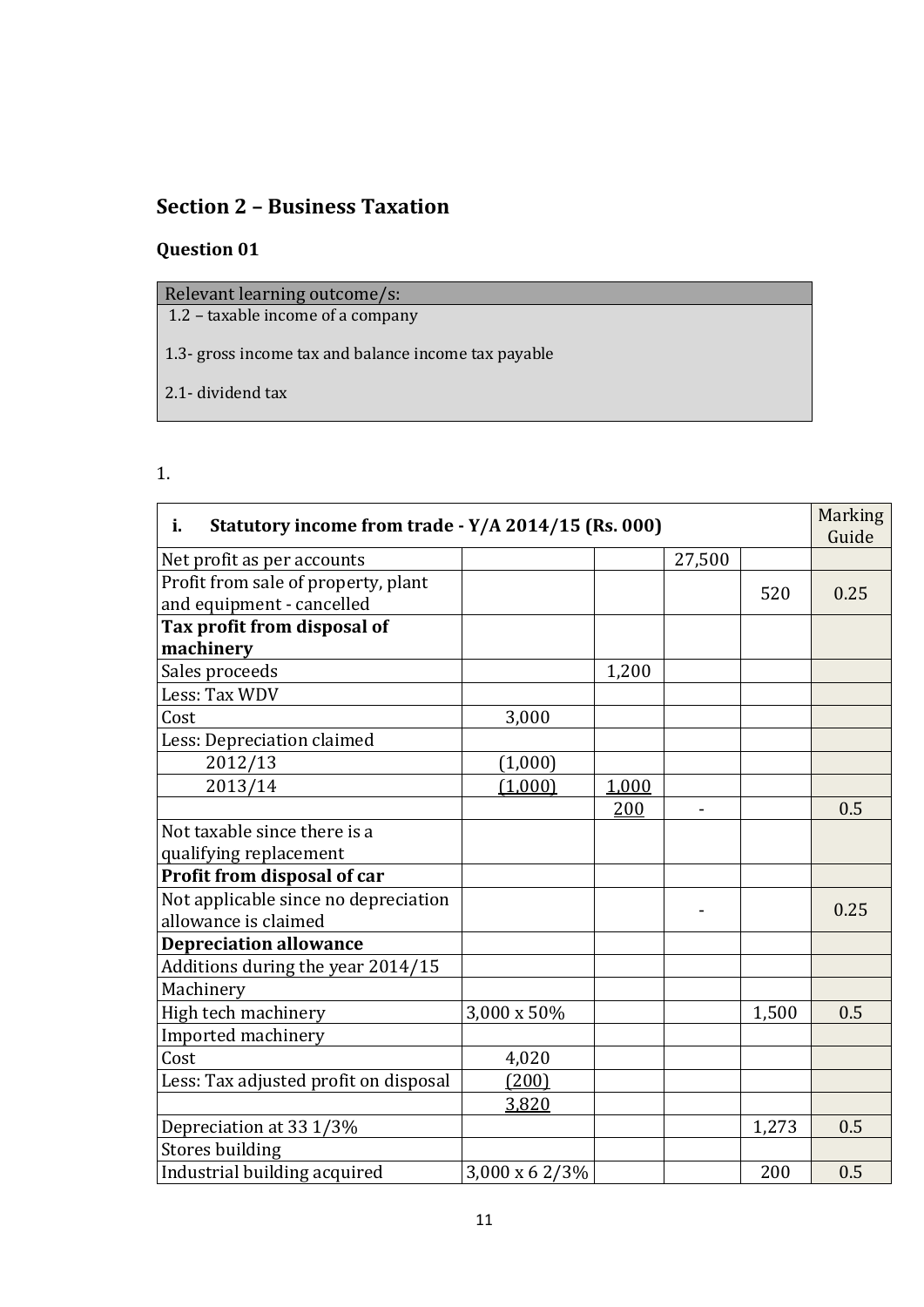| Land - not entitled                        |                               |       |       | $\overline{a}$ | 0.25 |
|--------------------------------------------|-------------------------------|-------|-------|----------------|------|
| Additions in previous years                |                               |       |       |                |      |
| Factory building constructed<br>2012/13    | 12,800 x 10%                  |       |       | 1,280          | 0.5  |
| Machinery 2012/13 - disposed,              |                               |       |       |                |      |
| thereafter not entitled                    |                               |       |       | -              |      |
| Lease rentals on van                       |                               |       |       |                |      |
| Total lease payable                        | 100 x 48<br>months            | 4,800 |       |                |      |
| Maximum claimed (1/5)                      |                               | 960   |       |                |      |
| Actual paid                                | 100 x 12                      | 1,200 |       |                |      |
| Excess paid - disallowed under S.26        |                               | 240   |       |                |      |
| Therefore, claimed the maximum             |                               |       |       | 960            | 0.5  |
| limit                                      |                               |       |       |                |      |
| Sale of investment property                |                               |       |       |                |      |
| Accounting profit from sale -<br>cancelled |                               |       |       | 2,100          | 0.25 |
| Not taxable as it is a capital receipt     |                               |       |       |                | 0.25 |
| <b>Intangibles</b>                         |                               |       |       |                |      |
| Amortization - cancelled                   |                               |       | 1,000 |                | 0.25 |
| Patents - claimed under S.25               | $8,000 \times (1/10)$         |       |       | 800            | 0.5  |
| Software - claim depreciation              |                               |       |       |                |      |
| allowance under S.25                       |                               |       |       |                |      |
| Locally developed - fully claimed in       |                               |       |       |                | 0.25 |
| the previous year<br>Imported software     | 1,200 x 25%                   |       |       | 300            | 0.5  |
| <b>Other income</b>                        |                               |       |       |                |      |
| Dividend received - cancelled              |                               |       |       | 1,440          | 0.25 |
| Interest income - cancelled                |                               |       |       | 1,962          | 0.25 |
| Rent income - part of business             |                               |       |       |                |      |
| receipt for a company                      |                               |       |       |                | 0.25 |
| Profit from sale of shares in listed       |                               |       |       |                |      |
| companies - exempt under S.13              |                               |       |       | 1,578          | 0.5  |
| <b>Administration expenses</b>             |                               |       |       |                |      |
| <b>Research expenses</b>                   |                               |       |       |                |      |
| Amount charged - cancelled                 |                               |       | 2,400 |                |      |
| Cost of research carried out through       | $1,000 \times 3$              |       |       | 3,000          | 0.25 |
| outsider - claim under S.25                |                               |       |       |                |      |
| Other research- claim under S.25           | $1,400 \times 2$              |       |       | 2,800          | 0.25 |
| Gratuity                                   |                               |       |       |                |      |
| Amount charged - cancelled                 |                               |       | 1,700 |                | 0.25 |
| Amount paid - claimed                      | $10,400 +$<br>$1,700 - 9,300$ |       |       | 2,800          | 0.25 |
| <b>Repairs</b>                             |                               |       |       |                |      |
| Repairs on building given on rent          |                               |       |       |                |      |
| Amount charged                             |                               | 720   |       |                |      |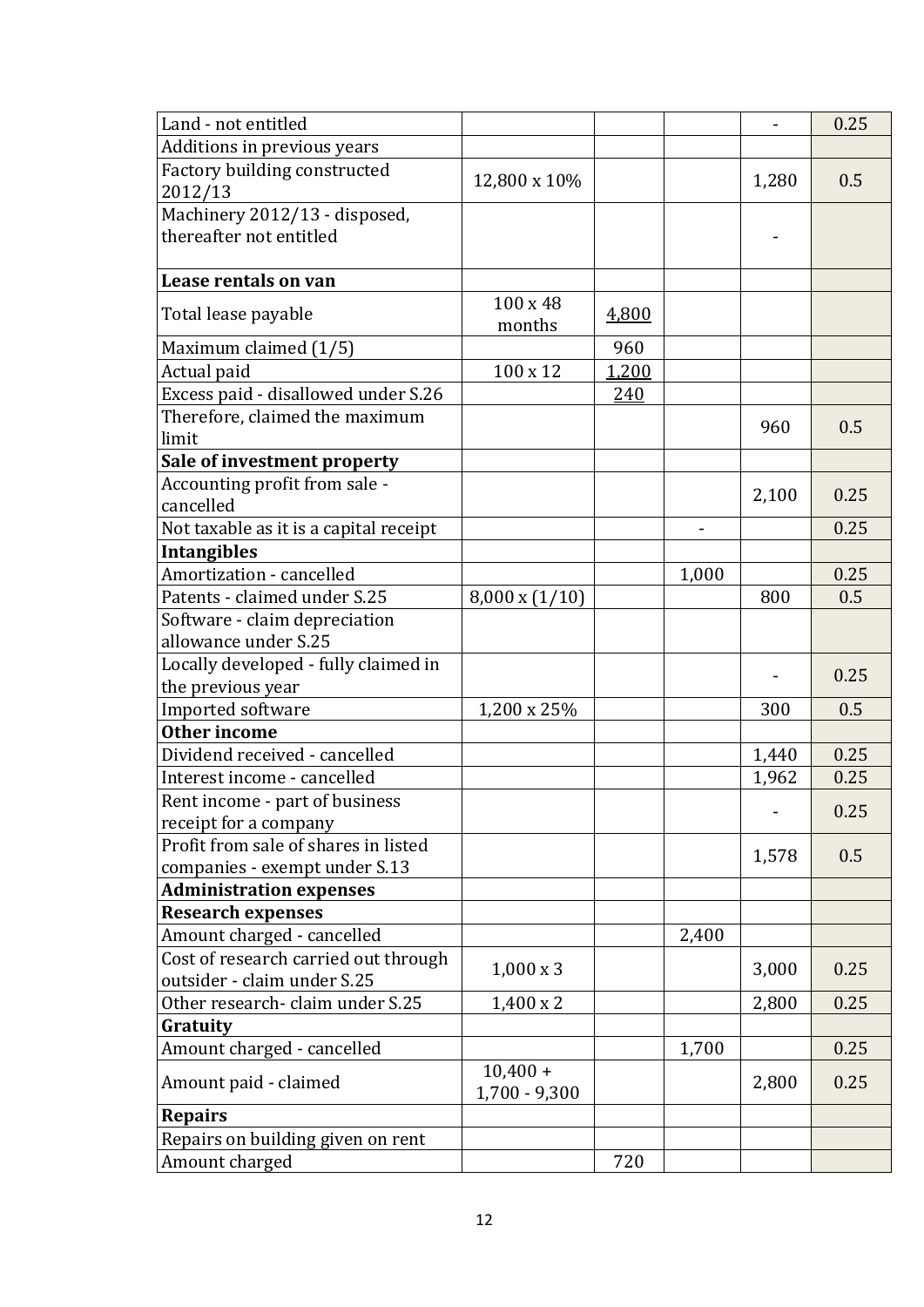| Less: Maximum claimed                                                      | $2,400 \times (1/4)$ | (600)      |        |        |      |
|----------------------------------------------------------------------------|----------------------|------------|--------|--------|------|
| Excess - disallowed                                                        |                      | <u>120</u> | 120    |        | 0.5  |
| Other repairs - allowed under S.25                                         |                      |            |        |        |      |
| <b>Management fees</b>                                                     |                      |            |        |        |      |
| Amount charged                                                             |                      | 13,250     |        |        |      |
| Less: Maximum claimed                                                      |                      | (2,000)    |        |        |      |
| Excess - disallowed under S.26                                             |                      | 11,250     | 11,250 |        | 0.5  |
| <b>Donation</b> – not incurred in the<br>production of income - disallowed |                      |            | 1,300  |        | 0.5  |
| Depreciation charge - cancelled                                            |                      |            | 5,200  |        | 0.25 |
| <b>Selling and distribution expenses</b>                                   |                      |            |        |        |      |
| <b>Foreign travel</b>                                                      |                      |            |        |        |      |
| For promotion of exports - allowed                                         |                      |            |        |        | 0.25 |
| <b>Others</b>                                                              |                      |            |        |        |      |
| Amount charged                                                             |                      | 1,700      |        |        |      |
| Less: Maximum claimed                                                      | 7,800 x 2%           | (156)      |        |        |      |
| Excess - disallowed under S.26                                             |                      | 1,544      | 1,544  |        | 0.5  |
| <b>Advertising</b>                                                         |                      |            |        |        |      |
| For promotion of exports - allowed                                         |                      |            |        |        | 0.25 |
| For others - disallowed under S.26                                         | 4,350 x 25%          |            | 1,087  |        | 0.5  |
| <b>Financial expenses</b>                                                  |                      |            |        |        |      |
| Interest on finance leasing -<br>cancelled                                 |                      |            | 600    |        | 0.25 |
| Share issue expenses-capital<br>expense-disallowed under S.26              |                      |            | 120    |        | 0.5  |
|                                                                            |                      |            | 53,821 | 22,513 |      |
| <b>Statutory income from trade</b>                                         |                      |            | 31,308 |        |      |
|                                                                            |                      |            |        |        |      |

| ii.<br>Computation of taxable income - Y/A 2014/15 (Rs. 000) |       |        |      |  |
|--------------------------------------------------------------|-------|--------|------|--|
| <b>Profit from trade</b>                                     |       |        |      |  |
| As per (i) above                                             |       | 31,308 | 0.25 |  |
| Dividend income                                              |       |        |      |  |
| Not taxable under S.63 since WHT has been                    |       |        | 0.5  |  |
| deducted                                                     |       |        |      |  |
| <b>Interest income</b>                                       |       |        |      |  |
| From Treasury bills                                          |       |        |      |  |
| Amount received                                              | 1,962 |        |      |  |
| Add: Notional tax (1/9)                                      | 218   | 2,180  | 0.5  |  |
| <b>Total statutory income</b>                                |       | 33,488 | 0.25 |  |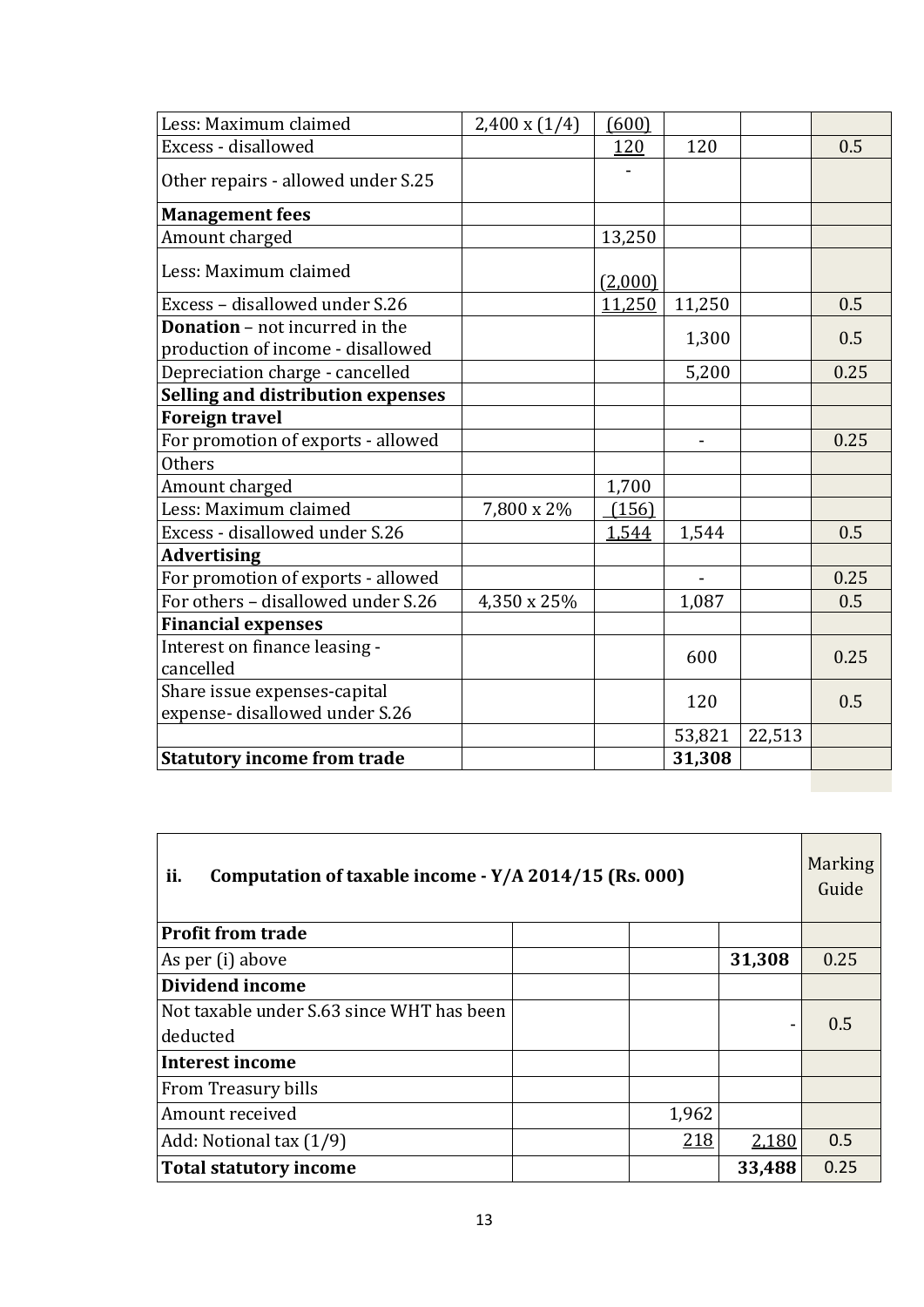| Less: Deductions under S.32                 |             |           |           |      |
|---------------------------------------------|-------------|-----------|-----------|------|
| Tax loss brought forward from 2013/14       |             | 28,450    |           |      |
| Less: Claimed                               | 33,488 x35% | (11, 721) | (11, 721) |      |
| Tax loss carried forward to 2015/16         |             | 16,729    |           |      |
| Assessable income                           |             |           | 21,767    | 0.25 |
| Less: Qualifying payments                   |             |           |           |      |
| Donation to government hospital             |             | 500       | (500)     | 0.5  |
| Donation to approved charity (temple)       |             |           |           |      |
| - disallowed                                |             |           |           |      |
| Donation to approved charity caring for the |             | 600       | (500)     | 0.5  |
| sick                                        |             |           |           |      |
| Taxable income                              |             |           | 20,767    | 0.25 |

| iii.<br>Gross income tax liability - Y/A 2014/15 (Rs.) |                    |           |                |              |
|--------------------------------------------------------|--------------------|-----------|----------------|--------------|
| Tax on taxable income                                  |                    |           |                |              |
| On qualifying export profit                            |                    |           |                | 0.5          |
| $(31,308,000 \times 40\%) = 12,523,200$                |                    |           |                |              |
| Taxable at 12%                                         |                    | 1,502,784 |                | 0.5          |
| On other profit                                        | 8,243,800 x<br>28% | 2,308,264 | 3,811,048      | 0.5          |
| Tax on dividend distribution                           |                    |           |                |              |
| Gross dividend distributed                             | 8,000,000          |           |                |              |
| Less: Dividend not taxable                             |                    |           |                |              |
| Paid to unit trust                                     | (400,000)          |           |                |              |
|                                                        | 7,600,000          |           |                |              |
| Taxable at 10%                                         |                    |           | 760,000        | $\mathbf{1}$ |
| Tax on distributable profit                            |                    |           |                |              |
| Not liable since the Company has                       |                    |           |                |              |
| distributed more than 10% of                           |                    |           | $\overline{0}$ | 0.5          |
| distributable profit for the Y/A                       |                    |           |                |              |
| 2013/14                                                |                    |           |                |              |
| <b>Total income tax liability</b>                      |                    |           | 4,571,048      |              |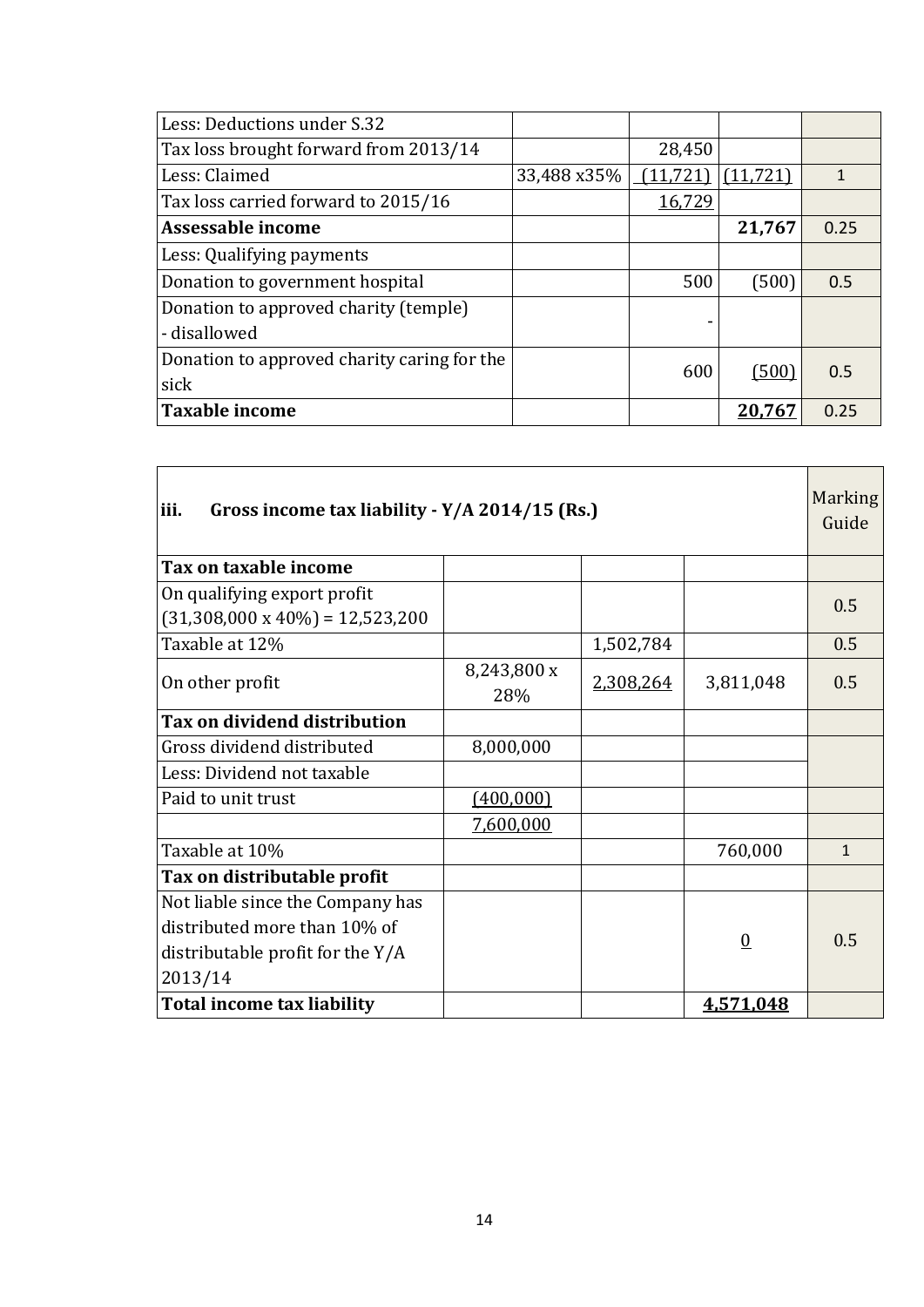| <b>Computation of minimum dividend (Rs.)</b><br>iv.              |                                  |              |                | <b>Marking</b><br>Guide |
|------------------------------------------------------------------|----------------------------------|--------------|----------------|-------------------------|
| Net profit before tax                                            |                                  |              | 27,500,000     | 0.25                    |
| Less: Investment in capital<br>assets                            | $7,020+8,460+$<br>3,000          | (18,480,000) |                | 0.5                     |
| Tax on taxable income                                            |                                  | (3,811,048)  |                | 0.5                     |
|                                                                  |                                  |              | (22, 291, 048) |                         |
|                                                                  |                                  |              | 5,208,952      |                         |
| Add: Depreciation on additions<br>to property, plant & equipment |                                  |              |                |                         |
| Machinery - high tech                                            | 3,000,000 x<br>12.5%             | 375,000      |                | 0.25                    |
| Imported machinery                                               | 4,020,000 x<br>12.5% x<br>(6/12) | 251,250      |                | 0.25                    |
| <b>Stores building</b>                                           | 3,000,000 x<br>10%               | 300,000      |                | 0.25                    |
|                                                                  |                                  |              | 926,250        |                         |
| Distributable profit                                             |                                  |              | 6,135,202      |                         |
| To avoid tax on distributable<br>profit for the $Y/A$ 2015/16    |                                  |              |                |                         |
| Minimum amount of dividend to<br>be distributed                  | 6,135,202 x<br>10%               |              | 613,520        | 0.5                     |
| Timing of distribution on or<br>before 30/09/2015                |                                  |              |                | 0.5                     |

# **2.**

The Company has received dividend income of Rs. 1,440,000 and the minimum amount of dividend to be distributed to avoid tax on distributable profit is Rs. 613,520. (1 mark)

As such, the Company could distribute the dividend out of dividend received and such distribution is not liable for tax. (1 mark)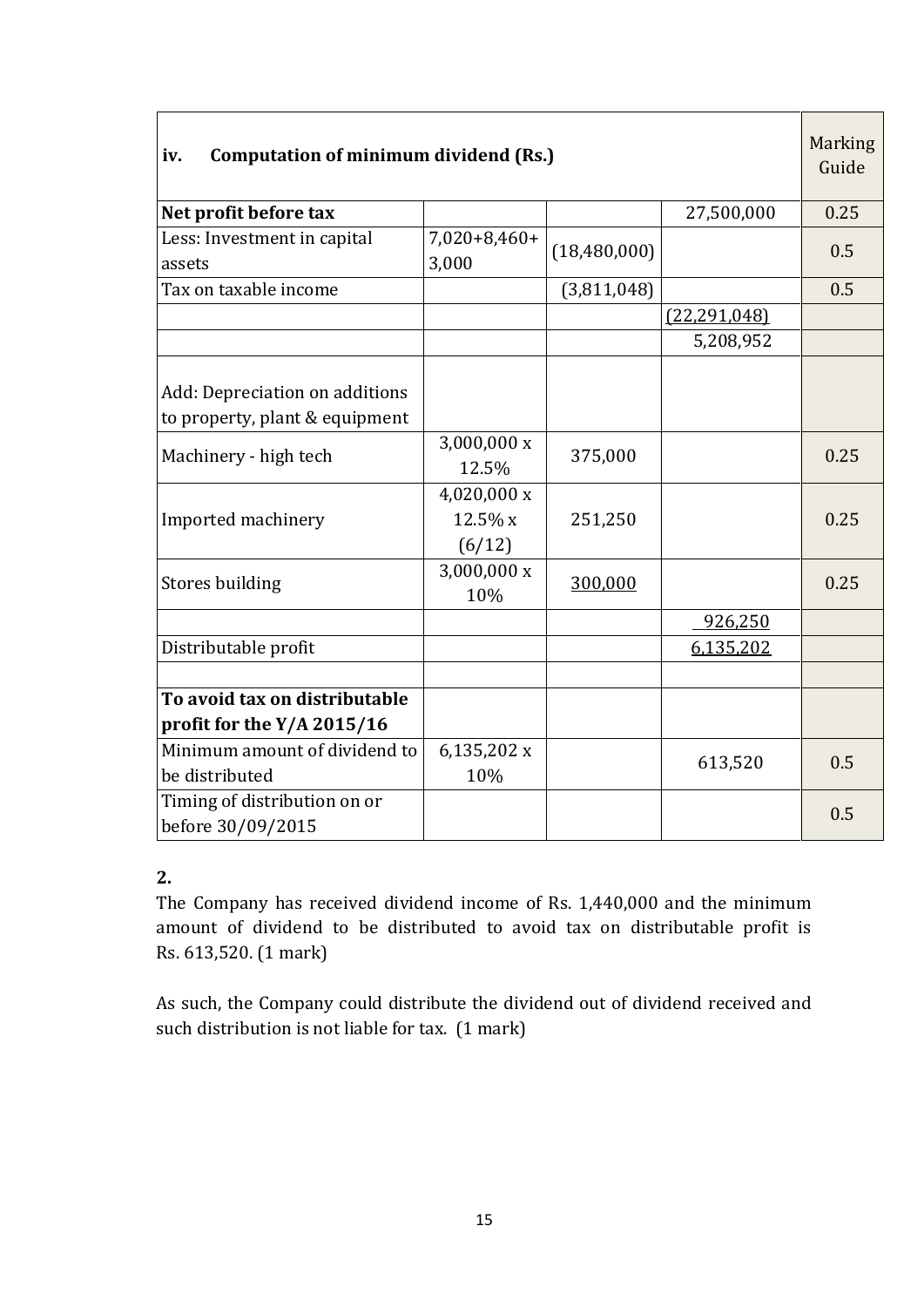# **3.**

The tax impact is as follows.

- i. Tax on taxable income of the Company will reduce as there is an increase in qualified export profits. (1 mark)
- ii. Rate of depreciation allowance on the imported machinery would be at 50% as the export turnover is greater than 60% of total turnover. (1 mark)

# **(Total : 2 marks)**

# **Question 02**

| Relevant learning outcome/s: :           |
|------------------------------------------|
| 3.1- partnership                         |
| 4.1- return on income and distributions, |
| 5.1-Valu added tax                       |
| 5.2- Nation building tax                 |
| 5.3- Economics service charge            |

# **1.**

A partnership is not a person for the purposes of income tax under the Inland Revenue Act. However, every partnership is chargeable with income tax in terms of Section 78 of the Inland Revenue Act.

The income tax liability is computed on the aggregate of divisible profit and other income after deducting the tax free limit at the specified rate.

| Marking Guide                                                                  |  |
|--------------------------------------------------------------------------------|--|
| $\mid$ 1 mark for addressing chargeability<br>1 mark for the calculation basis |  |
| <b>Total 2 marks</b>                                                           |  |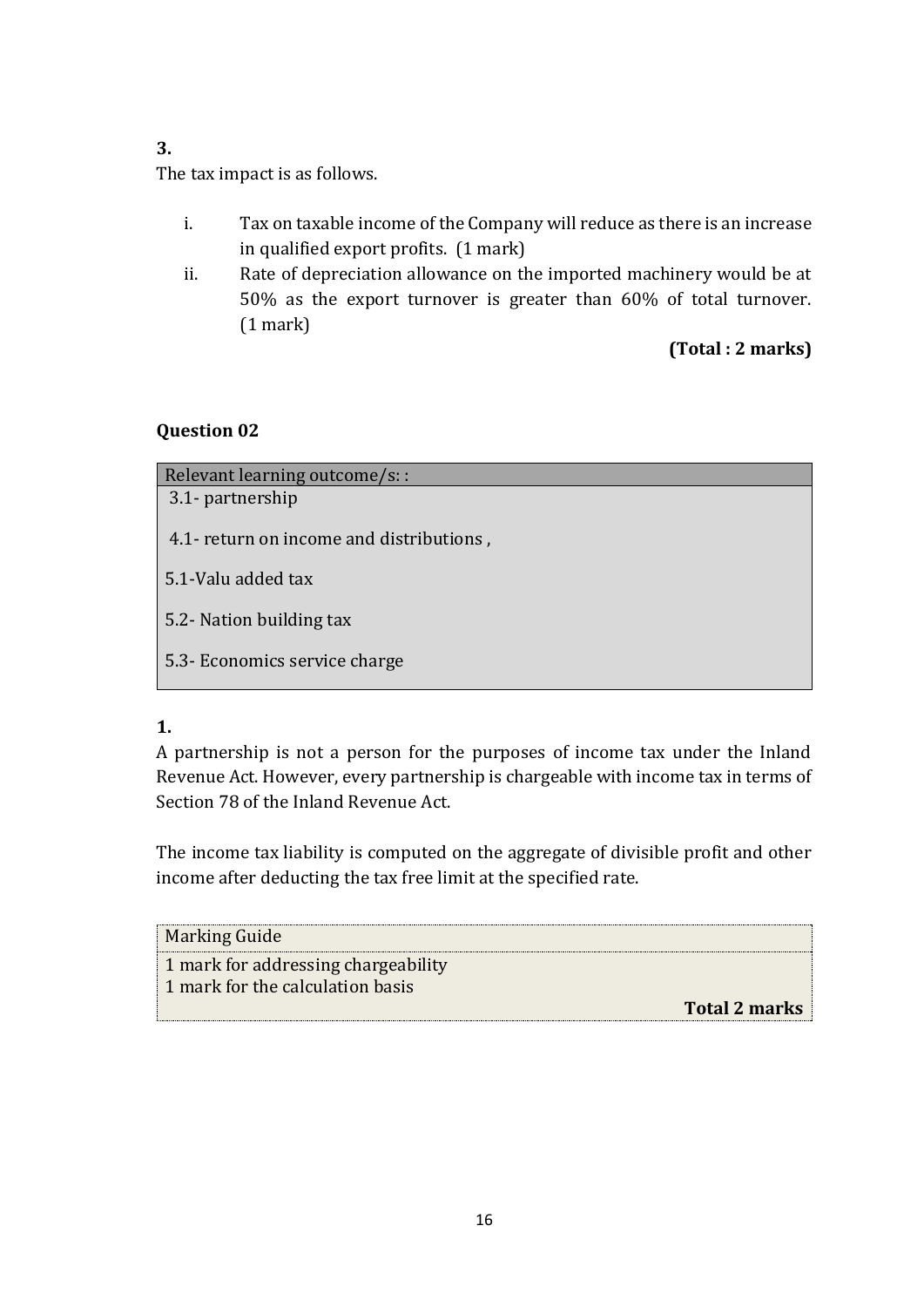| <b>Marking Guide</b>                                                                   |                         |        |                      |
|----------------------------------------------------------------------------------------|-------------------------|--------|----------------------|
| 1 mark for addressing chargeability                                                    |                         |        | $\mathbf{1}$         |
| mark for the calculation basis                                                         |                         |        |                      |
|                                                                                        |                         |        | <b>Total 2 marks</b> |
|                                                                                        |                         |        |                      |
| 2. Computation of divisible profit, partnership tax and the                            |                         |        | <b>Marking</b>       |
| distribution among the partners of the partnership -                                   |                         |        | Guide                |
| $Y/A 2014/15$ (Rs. 000)                                                                |                         |        |                      |
|                                                                                        | $+$                     |        |                      |
| Net profit                                                                             | 47,500                  |        |                      |
| Salary paid to partners - disallowed under                                             |                         |        |                      |
| S.76                                                                                   |                         |        |                      |
| Anthony                                                                                | 3,600                   |        | 0.5                  |
| David                                                                                  | 5,400                   |        | 0.5                  |
| Ground rent allowed under S.76                                                         |                         |        | 0.5                  |
|                                                                                        |                         |        |                      |
| Depreciation - cancelled                                                               | 2,240                   |        | 0.5                  |
| Rent paid to partner - allowed as an                                                   |                         |        | 0.5                  |
| expense incurred in the production of                                                  |                         |        |                      |
| income                                                                                 |                         |        |                      |
| Construction of boundary wall -<br>improvement cost                                    | 300                     |        | 0.5                  |
| - disallowed under S.26                                                                |                         |        |                      |
| Cost of entertainment - disallowed under                                               | 4,800                   |        | 0.5                  |
| S.26                                                                                   |                         |        |                      |
| <b>Depreciation allowance</b>                                                          |                         |        |                      |
| Furniture - 2012/13 6,200 x 20%                                                        |                         | 1,240  | 0.5                  |
| Car - used for travelling, not entitled                                                |                         |        | 0.5                  |
|                                                                                        |                         |        |                      |
|                                                                                        | 63,840                  | 1,240  |                      |
| Adjusted Profit of                                                                     | 62,600                  |        |                      |
| Partnership                                                                            |                         |        |                      |
| Less: Applicable Export Of Services -Tax                                               |                         |        |                      |
| Exempt<br>(Export Sevices/Total Income)x Adjusted                                      | (23,789)                |        |                      |
| Profit                                                                                 |                         |        |                      |
|                                                                                        |                         |        |                      |
| Divisible profit                                                                       | 0.5                     |        |                      |
| 3. Computation of income tax liability of the partnership -<br>$Y/A 2014/15$ (Rs. 000) | <b>Marking</b><br>Guide |        |                      |
| Divisible profit                                                                       |                         | 38,811 | 0.5                  |
| Other income                                                                           |                         |        |                      |
| Total profits and income                                                               |                         | 38,811 |                      |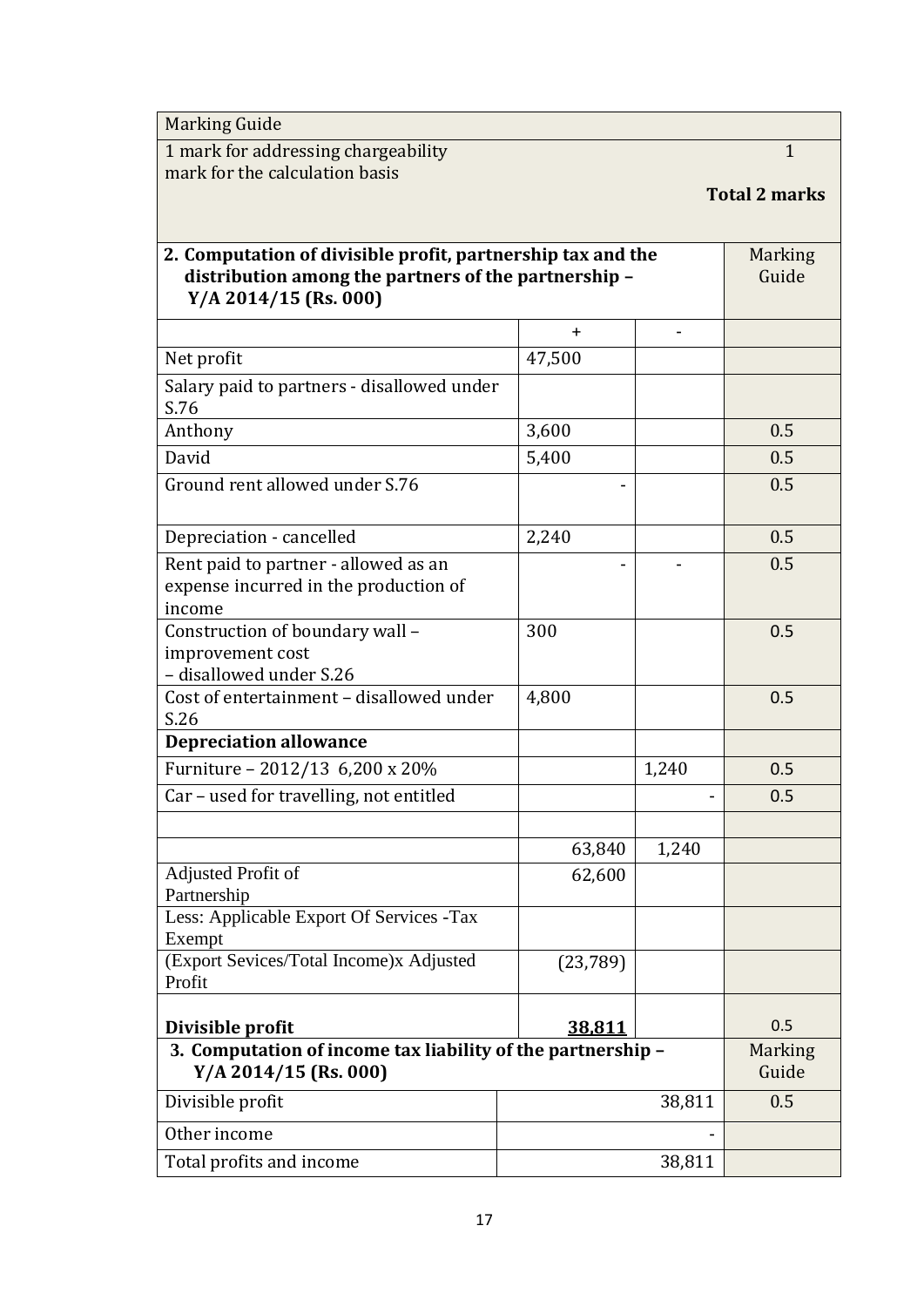| Less: Tax relief                                                                     |                         |                         |                                                              |                  |        |                  | (1,000) | 0.5                     |
|--------------------------------------------------------------------------------------|-------------------------|-------------------------|--------------------------------------------------------------|------------------|--------|------------------|---------|-------------------------|
| Taxable profit                                                                       |                         |                         | 37,811                                                       |                  |        |                  |         |                         |
| Income tax liability at 8%                                                           |                         |                         |                                                              | 3,025            |        |                  |         | $\mathbf{1}$            |
|                                                                                      |                         |                         | 4. Distribution of divisible profit among partners (Rs. 000) |                  |        |                  |         | <b>Marking</b><br>Guide |
|                                                                                      | Anthony                 |                         | David                                                        |                  |        | Total            |         |                         |
| Salary                                                                               |                         | 3,600                   |                                                              | 5,400            |        |                  | 9,000   | 0.5                     |
| <b>Balance</b>                                                                       |                         | 17,887                  |                                                              |                  | 11,924 |                  | 29,811  | 0.5                     |
|                                                                                      |                         | 21,487                  |                                                              |                  | 17,324 |                  | 38,811  |                         |
|                                                                                      |                         |                         |                                                              |                  |        |                  |         |                         |
| Distribution of tax liability among partners (Rs. 000)                               |                         |                         |                                                              |                  |        |                  |         |                         |
| Anthony                                                                              | 3,025 x (21,487/38,811) |                         |                                                              |                  | 1,675  |                  | 0.5     |                         |
| David                                                                                |                         | 3,025 x (17,324/38,811) |                                                              |                  |        | 1,350            |         | 0.5                     |
| 5. Computation of VAT liability for the taxable period ended<br>31/12/2014 (Rs. 000) |                         |                         |                                                              |                  |        | Marking<br>Guide |         |                         |
| Output tax                                                                           |                         |                         |                                                              |                  |        |                  |         |                         |
| Taxable supply                                                                       |                         |                         |                                                              |                  |        |                  |         |                         |
| <b>Export of services</b>                                                            |                         | 9,750 x 0%              |                                                              | $\boldsymbol{0}$ |        |                  |         | $\mathbf{1}$            |
| Supply of services to<br>exporters (suspended<br>supplies)                           |                         | 3,850 x 12%             |                                                              |                  | 462    |                  |         | $\mathbf{1}$            |
| Supply of services to the<br>local market - exclusive of<br><b>VAT</b>               |                         | 20,500 x 12%            |                                                              | 2,460            |        |                  |         | $\mathbf{1}$            |
| <b>Total Output tax</b>                                                              |                         |                         |                                                              |                  |        |                  | 2,922   |                         |
|                                                                                      |                         |                         |                                                              |                  |        |                  |         |                         |
| Less: Input tax                                                                      |                         |                         |                                                              |                  |        |                  |         |                         |
| On cost of furniture                                                                 |                         | 6,200 x 12%             |                                                              |                  | 744    |                  |         | 0.5                     |
| On cost of car(Not deductible<br>since used for travelling)                          |                         |                         |                                                              |                  |        |                  | (744)   | 0.5                     |
|                                                                                      |                         |                         |                                                              |                  |        |                  | 2,178   | 0.5                     |
| Less: Credit voucher<br>obtained for suspended<br>sales                              |                         |                         |                                                              |                  | 462    |                  | (462)   | $\mathbf{1}$            |
| VAT payable                                                                          |                         |                         |                                                              |                  |        |                  | 1,716   | 0.5                     |
|                                                                                      |                         |                         |                                                              |                  |        |                  |         |                         |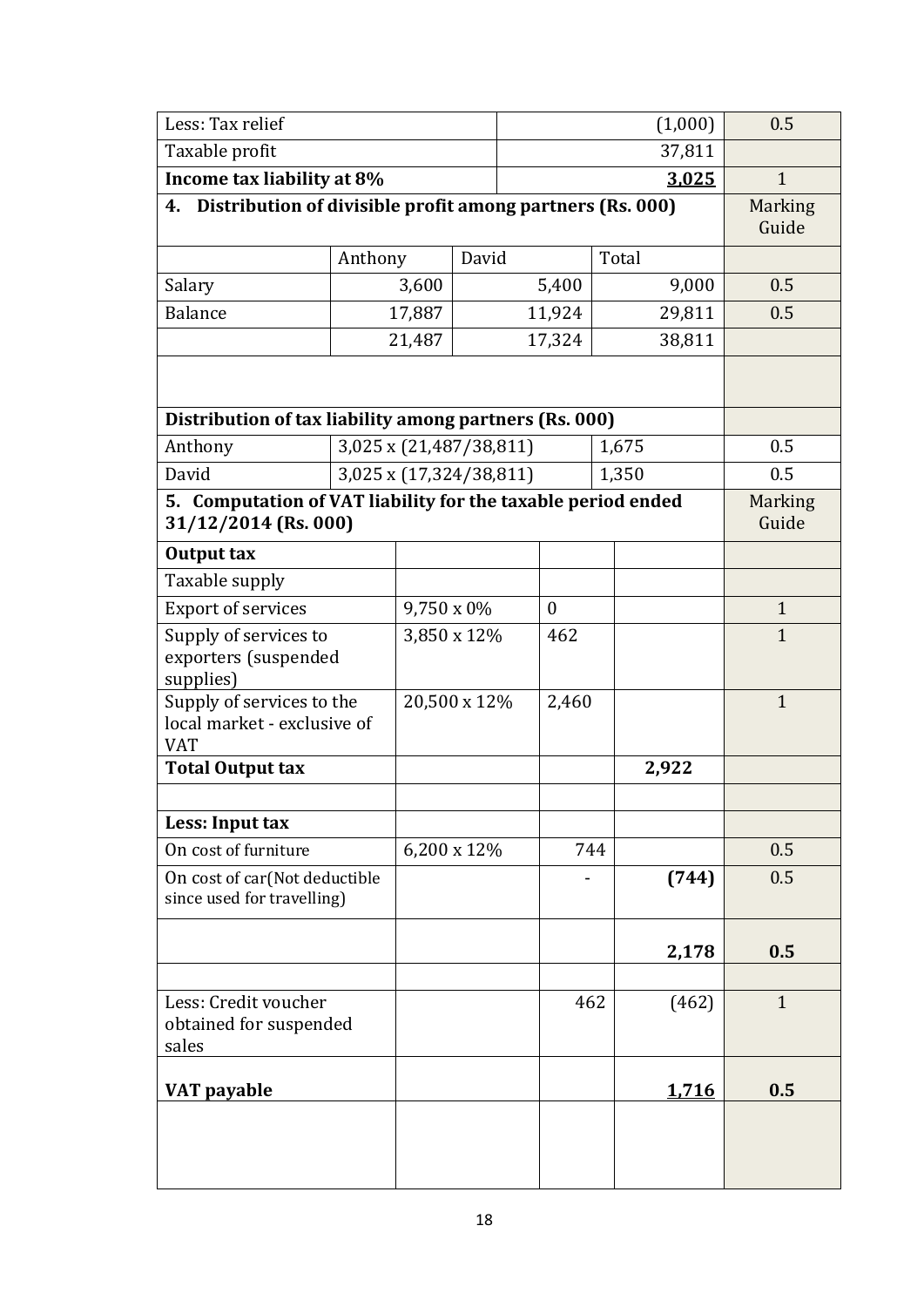| 6. Computation of NBT liability for the quarter ended<br>31/12/2014 (Rs. 000)                                          | <b>Marking</b><br>Guide |                     |  |     |
|------------------------------------------------------------------------------------------------------------------------|-------------------------|---------------------|--|-----|
| <b>NBT</b> on sales                                                                                                    |                         |                     |  |     |
| <b>Export of services</b>                                                                                              | 9,750                   | Excepted<br>service |  | 0.5 |
| Supply of services to<br>exporters(Assumed entire<br>services provided is<br>consultancy only)                         | 3,850 x 2%              | 77                  |  | 0.5 |
| Supply of services to the<br>local market                                                                              | 20,500 x 2%             | 410                 |  | 0.5 |
|                                                                                                                        |                         |                     |  |     |
| NBT payable                                                                                                            |                         | 487                 |  | 0.5 |
| <b>Notes</b>                                                                                                           |                         |                     |  |     |
| Advance received on rent is not turnover for the purpose of NBT<br>Ť.<br>NBT paid on vehicles is not deductible<br>ii. |                         |                     |  |     |

7. Any person or partnership whose relevant turnover exceeds Rs. 50,000,000 per quarter is chargeable with ESC. ESC paid by a person/partnership can be set off against the income tax liability of such person/partnership under the Inland Revenue Act. As this is effectively an advance payment of income tax which could be set off against the quarterly income tax liability of a person/partnership, in order to avoid unnecessary cost of compliance, the law was amended with effect from April 01, 2012 to exclude chargeability of ESC from persons/partnerships for the four quarters of a particular year of assessment if they were liable for income tax in the previous year of assessment.

This partnership is not liable for ESC for quarters of 2014/15 if they were liable for income tax for the year of assessment 2013/14. Had they were not liable for income tax in that year of assessment, they will be liable for ESC for quarters of 2014/15.

# **(Total 3 marks)**